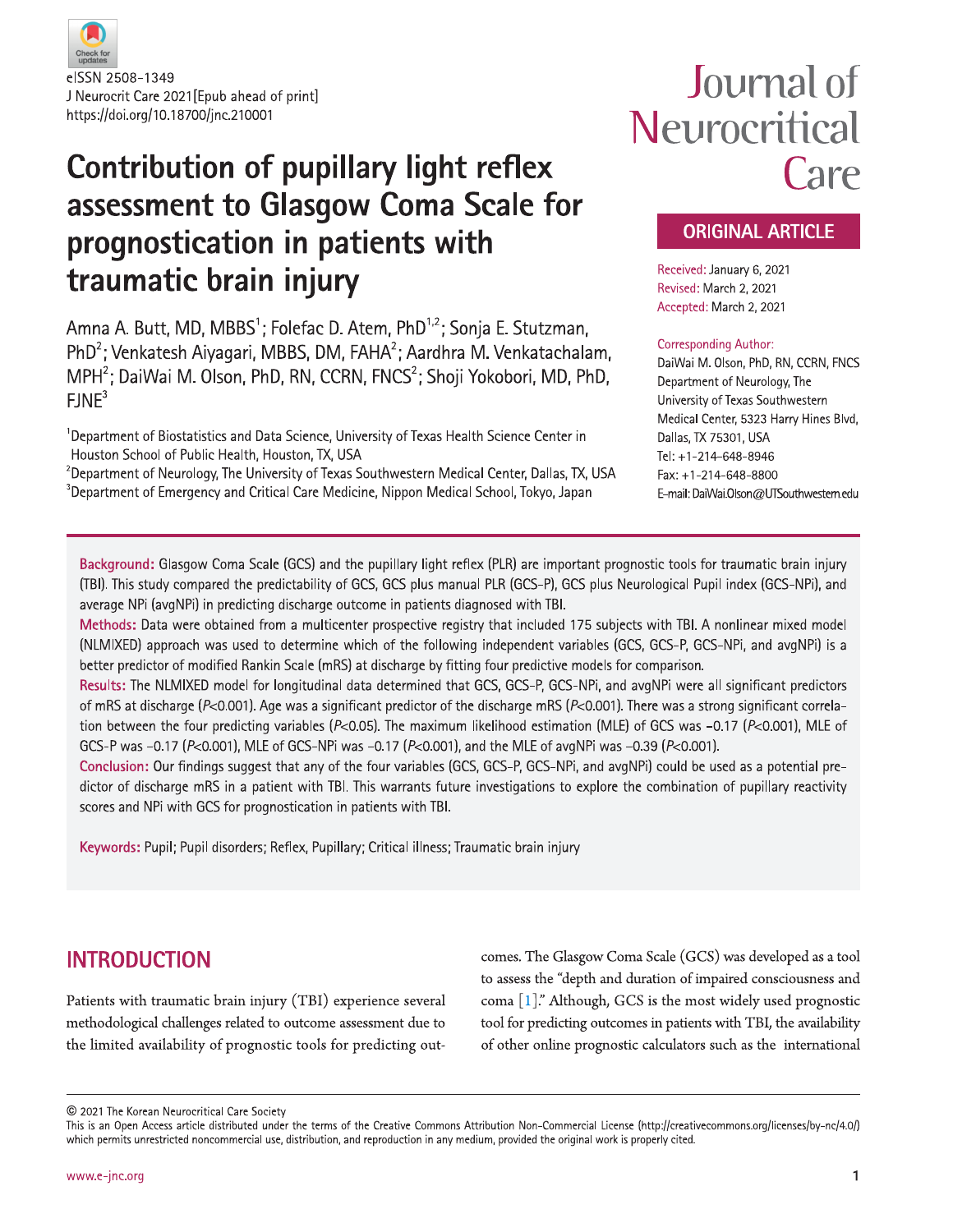mission for prognosis and clinical trials in traumatic brain injury (IMPACT) and corticoid randomisation after significant head injury (CRASH) prognostic models may also aid in estimating the 6-month outcomes in patients with moderate to severe TBI in addition to providing support to decision making and clinical judgment for determining the treatment goals and care in TBI  $[2,3]$ . In 2014, Teasdale et al.  $[4]$  cautioned that the GCS should not be used as a prognostic instrument except when used in conjunction with multivariate modeling. The development of the international Curing Coma Campaign heralds a renewed interest in prognostication and assessment of patients with disorders of consciousness [5]. The most recent adaption to the GCS, the GCS-pupil (GCS-P) adjusts for findings based on a subjective assessment of the pupillary light reflex (PLR). However, both the GCS and GCS-P predate the adoption of automated infrared pupillometry (AIP)  $[6-8]$ . Therefore, the purpose of this study is to explore the contribution of PLR assessment to prognostication in patients with TBI.

The rates of unfavorable outcomes after TBI can exceed 20%, and up to 15% of TBI patients with mild injury will have post-concussive symptoms  $[9,10]$ . Prevention of secondary brain injury relies heavily upon the ability to provide an accurate assessment of the patient at baseline, and subsequent serial assessments  $[11,12]$ . The GCS evaluates three components of responsiveness (eye-opening, motor, and verbal responses)  $\lceil 13 \rceil$ . Each component is evaluated and scored separately; component scores are then summed; ranging from 3 to 15 (higher scores represent the best responsiveness). The PLR has been examined both historically, and recently, as a prognostic variable of both morbidity and mortality [14-16]. Previous work by Perel et al. [3], Marmarou et al.  $[2]$ , and Brennan et al.  $[17]$  suggest that a combination of GCS and PLR may serve as good predictors to predict outcome in patients with TBI.

Traditionally, the PLR was a subjective assessment performed using a flashlight or penlight. This method of assessment has been found to be unreliable and imprecise  $[18,19]$ . The PLR is a summary assessment that begins by evaluating the size of the pupil at rest, providing a light stimulus, and observing the degree to which the pupil constricts in response to that stimulus  $[20]$ . AIP is an emerging technology that has high reliability, precision, and reproducibility as compared to the standard pen-light examination to examine the pupillary response. It provides an objective measurement of pupillary size, symmetry, and reactivity to light  $[20]$ . The assessment of PLR by pupillometry has recently emerged as a useful tool for assessing pupillary reactivity and triaging patients for expediting care in patients with neurological diseases  $[21]$ . The NPi-200 pupilometer assesses pupillary reactivity and provides a summary score called the Neurological Pupil index (NPi)

 $[22]$ . The NPi is a standardized way to assess the PLR using a hand-held pupilometer. Values range from 0 to 5 (NPi  $\geq$  3.0 is considered normal, and <3.0 is considered abnormal). Even though recent literature has indicated the usefulness of pupillometry due to its high accuracy and reliability, there is a lack of research to determine the usefulness of NPi in combination with GCS score for predicting outcome in patients with TBI.

In patients with TBI, the modified Rankin Scale (mRS) has been used to assess the degree of disability by providing a score, ranging from 0 (fully independent) to 6 (dead) to determine the functional outcome in patients  $[23,24]$ . Even though GCS is a simple and powerful prognostic tool, it has its limitations as an independent prediction tool of mortality and unfavorable outcomes [ $2,17,25$ ]. Previous studies have combined GCS with PLR to predict the functional outcome in patients with TBI. But, to our knowledge, no study has examined the predictive ability of GCS in combination with NPi, or using NPi alone to predict mRS outcome in patients with TBI.

## **METHODS**

The Establishing Normative Data for Pupillometer Assessments in Neuroscience Intensive Care (ENDPANIC) registry is a multi-center international registry of pupillary assessments and acute care data points (NCT02804438). The registry was open in 2014; a full report of the methods and additional data can be found in a previous publication  $\lceil 26 \rceil$ . Data were obtained from 175 adults (over 18 years of age) patients diagnosed with TBI who had admission GCS and AIP data linked to discharge mRS. PLR analysis was done via commercial pupilometer (NPi 200; Neuroptics Inc., Irvine, CA, USA). Pupillometry was performed and pupillometry data were collected throughout the patients' hospital stay, based on the frequency of neurological assessments ordered by the physician. This is usually every hour for the first few days, with the interval being increased subsequently once the patient is felt to be neurologically stable and not at a high risk of neurological deterioration. Data on demographic characteristics and length of hospital and ICU stay were obtained from the registry. For the GCS-P, pupillary reactivity was derived by the AIP values wherein, an NPi of 0 was scored as non-reactive and an NPi value above 0 was scored as reactive. In this manner, the GCS-P score (range,  $1-15$ ) was derived by subtracting the number of non-reactive pupils  $(0, 1, 0)$ 2) from the GCS (range,  $3-15$ ) [17]. Discharge mRS scores were abstracted from the discharge notes in the electronic medical record as assessed by the discharge therapist and/or physician.

The GCS-NPi score (range,  $1-15$ ) was created by subtracting points from the GCS based on NPi. We subtracted 0 points if the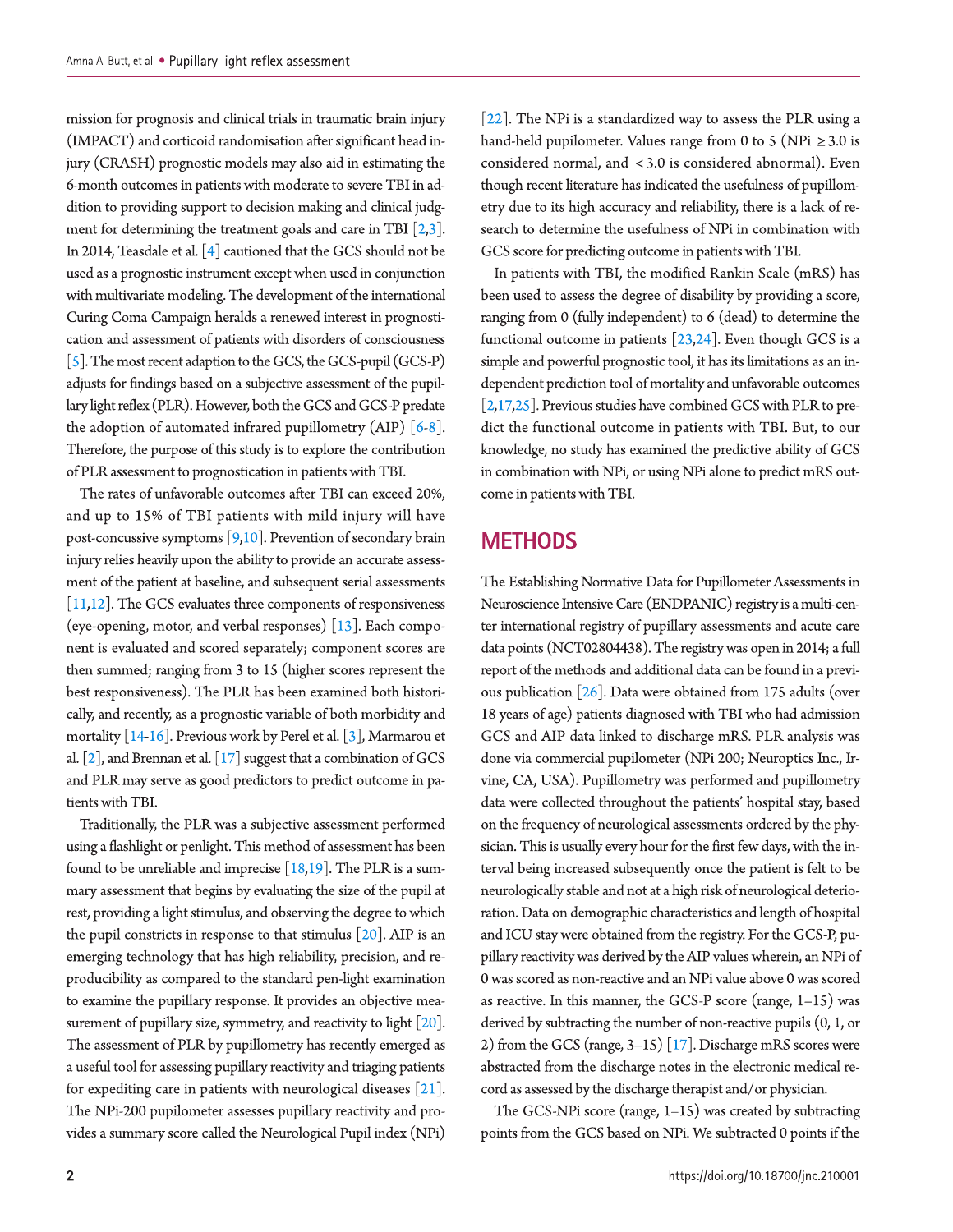NPi of both eyes was > 3.0; and subtracted 0.5 point if the NPi of one eye was  $>3.0$  and the other eye was  $0.1-2.9$ ; subtracted 1 point if the NPi of both eyes was between 0.1 and 2.9; subtracted 1.5 points if NPi of one eye was between 0.1 and 2.9 and the other eye NPi was 0; and subtracted 2 points if the NPi of both eyes was 0. The NPi values from the left and right eye were summed and divided by 2 to provide the average NPi (avgNPi).

#### **Statistical analysis**

Summary statistics and statistical models were developed using SAS ver. 9.4 (SAS Institute, Cary, NC, USA). Patient characteristics such as age, sex, race, and ethnicity were summarized at baseline. The continuous variables such as age and avgNPi were summarized as mean and standard deviation while categorical variables such as sex, ethnicity, race, PLR response, were described as frequencies and percentages. Ordinal variables were described using median and interquartile range (IQR).

To ascertain which of the measures (GCS, GCS-P, GCS-NPi, or avgNPi) is a better predictor of mRS, four separate predictive models were fitted. Because the relationship between mRS and each predictor is unlikely to be linear, and also, to take into consideration the repeated nature of the data, a random effect nonlinear mixed model (NLMIXED) was fitted for each of the potential predicting variables of mRS  $[27,28]$ . This model was fitted after the proportional odd assumption of ordinal logistic regression was violated  $\lceil 29 \rceil$ . Even though this model does not assume a linear relationship between the dependent and independent variable, both models take the dependency between observations based on the same cluster repeated measure per subject into account by introducing one or more random effects. This procedure fits multiple models by identifying the maximum likelihood estimation (MLE) and maximizing the approximate integrated likelihood by adaptive Gauss-Hermite quadrature. In this model, we controlled for age analyzed as a continuous confounder, sex analyzed as a binary confounder, and ethnicity as a binary predictor. A similar NLMIXED was employed to compute the correlation matrix for each of the four predictors.

## **RESULTS**

One hundred seventy-five subjects met inclusion criteria. As shown in Table 1, the majority of the patients were male  $(n=116,$ 66.29%), White  $(n = 102, 58.29%)$  and non-Hispanic  $(n = 164, ...)$ 93.71%). The mean (standard deviation  $[SD]$ ) was 56.4 years  $(22.3)$  for age, 6.8 days  $(7.7)$  for ICU length of stay, and 16.4 days  $(24.1)$  for hospital length of stay. The median  $(IQR)$  was 13  $(6-$ 15) for GCS, 12 (6–15) for GCS-P, and 12 (6–14.5) for GCS-

#### Table 1. Patient baseline characteristics

| Variable             | Value (n=175)   |
|----------------------|-----------------|
| Age (yr)             | $56.41 + 22.3$  |
| Sex                  |                 |
| Male                 | 116 (66.29)     |
| Female               | 59 (33.71)      |
| Race                 |                 |
| African American     | 3(1.71)         |
| Asian                | 61 (34.86)      |
| Caucasian            | 102 (58.29)     |
| Other                | 9(5.14)         |
| Ethnicity            |                 |
| Hispanic             | 11 (6.29)       |
| Non-Hispanic         | 164 (93.71)     |
| GCS                  |                 |
| Eye score            | $4(1-4)$        |
| Verbal score         | $4(1-5)$        |
| Motor score          | $6(4-6)$        |
| <b>GCS</b> total     | $13(6-15)$      |
| GCS-P                | $12(6-15)$      |
| GCS-NPi              | $12(6-14.5)$    |
| avgNPi               | $3.73 + 1.31$   |
| Pupillary reactivity |                 |
| Both reactive        | 158 (90.29)     |
| One reactive         | 3(1.71)         |
| Neither one reactive | 14 (8.00)       |
| NPi-right            | $3.72 + 0.11$   |
| NPi-left             | $3.74 \pm 0.11$ |
| Pre-morbid mRS       | 0               |
| mRS at discharge     | $4(2-5)$        |
|                      |                 |

Values are presented as mean $\pm$ standard deviation, number  $(%)$ , or median (interquartile range).

GCS, Glasgow Coma Scale; GCS-P, GCS plus manual pupillary light reflex; GCS-NPi, GCS plus Neurological Pupil index; avgNPi, average NPi; mRS, modified Rankin Scale.

NPi. The mean (SD) was 3.74 (0.11) for the left eye, 3.72 (0.11) for the right eye, and  $3.73(1.31)$  for the left and right eye averaged together (avgNPi). Of 175 patients, 158 patients (90.3%) had both pupils reactive. The median  $(IQR)$  was 4  $(2-5)$  for discharge mRS (where an mRS of 0 indicated that the patient was absent of neurological symptoms).

Of the 175 patients, 149 (85.14%) survived and 26 (14.86%) died (mRS = 6). Table 2 displays the calculated MLE, standard error, 95% confidence interval (CI), and P-value for the four parameters; GCS, GCS-P, GCS-NPi, and avgNPi and for the covariates (age, sex, and ethnicity) in the NLMIXED model procedure after successful convergence. The MLE (95% CI) of total GCS was  $-0.17$  ( $-0.22$  to  $-0.12$ ,  $P < 0.001$ ), for GCS-P was  $-0.17$  ( $-0.22$  to  $-0.12$ ,  $P < 0.001$ ), for GCS-NPi was  $-0.17$  ( $-0.22$  to $-0.12$ ,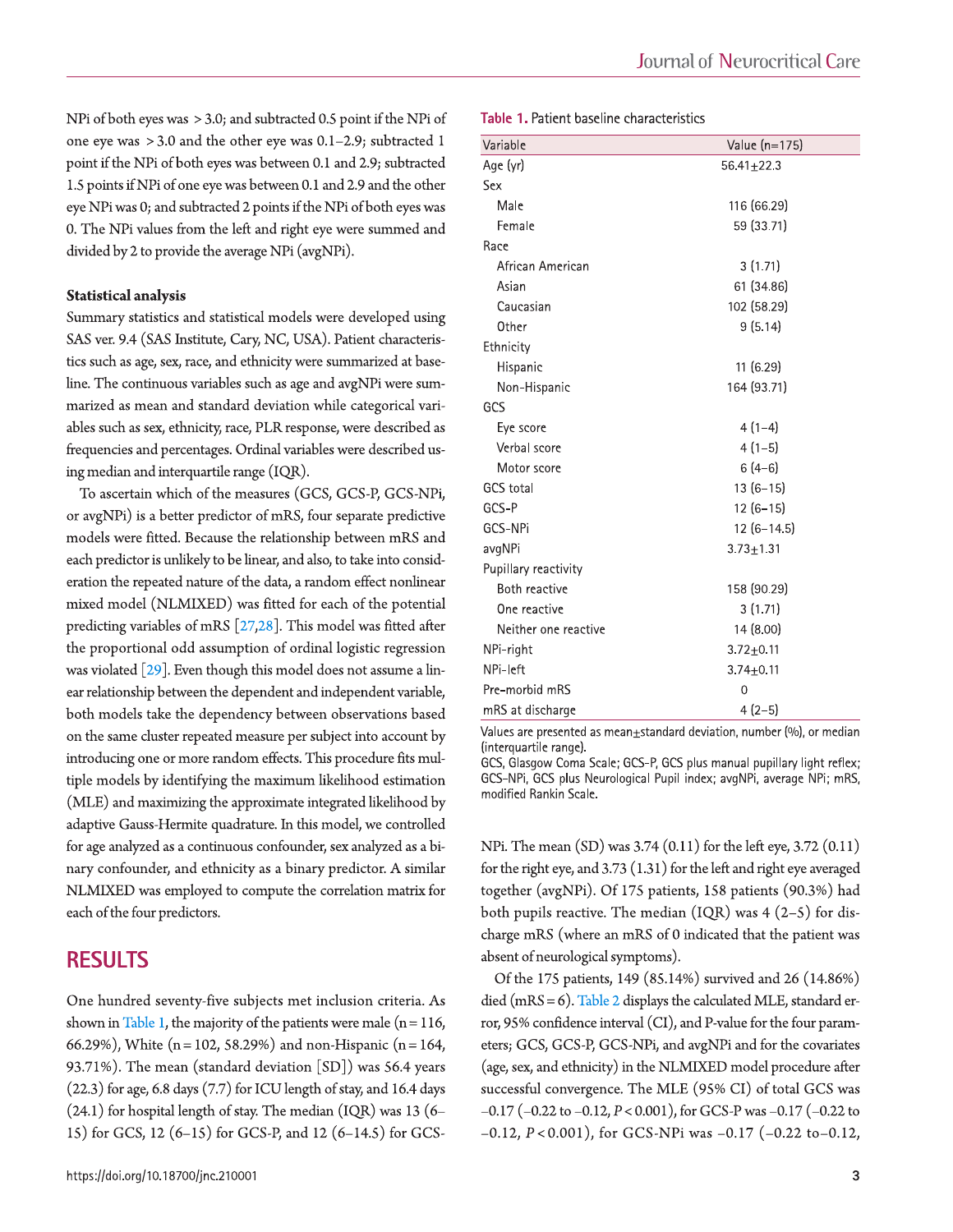| Table 2. Parameter estimates for total GCS, GCS-P, GCS-NPi, and avgNPi from non-linear mixed procedure |  |  |  |  |
|--------------------------------------------------------------------------------------------------------|--|--|--|--|
|                                                                                                        |  |  |  |  |

| Parameter               | Maximum likelihood estimate | Standard error | 95% CI               | P-value |
|-------------------------|-----------------------------|----------------|----------------------|---------|
| <b>Total GCS</b>        | $-0.169$                    | 0.025          | $-0.218$ to $-0.120$ | < 0.001 |
| $Sex^{a}$               | $-0.045$                    | 0.238          | $-0.514$ to 0.424    | 0.850   |
| Age                     | 0.020                       | 0.005          | 0.010 to 0.030       | 0.001   |
| Ethnicity <sup>b)</sup> | 0.243                       | 0.454          | $-0.653$ to 1.138    | 0.594   |
| GCS-P                   | $-0.169$                    | 0.024          | $-0.216$ to $-0.122$ | < 0.001 |
| Sex <sup>a)</sup>       | $-0.058$                    | 0.235          | $-0.522$ to 0.406    | 0.806   |
| Age                     | 0.020                       | 0.005          | 0.010 to 0.029       | 0.001   |
| Ethnicity <sup>b)</sup> | 0.226                       | 0.449          | $-0.660$ to 1.112    | 0.615   |
| GCS-NPi                 | $-0.169$                    | 0.024          | $-0.215$ to $-0.122$ | < 0.001 |
| Sex <sup>a)</sup>       | $-0.057$                    | 0.235          | $-0.520$ to 0.407    | 0.809   |
| Age                     | 0.02                        | 0.005          | 0.010 to 0.030       | < 0.001 |
| Ethnicity <sup>b)</sup> | 0.231                       | 0.449          | $-0.655$ to 1.116    | 0.608   |
| avgNPi                  | $-0.394$                    | 0.090          | $-0.571$ to $-0.217$ | < 0.001 |
| $Sex^{a}$               | 0.099                       | 0.252          | $-0.398$ to 0.596    | 0.695   |
| Age                     | 0.018                       | 0.005          | 0.007 to 0.028       | 0.001   |
| Ethnicity <sup>b)</sup> | 0.166                       | 0.485          | $-0.790$ to 1.123    | 0.732   |

GCS, Glasgow Coma Scale; GCS-P, GCS plus manual pupillary light reflex; GCS-NPi, GCS plus Neurological Pupil index; avgNPi, average NPi; CI, confidence interval.

<sup>a)</sup>Male vs. female; <sup>b)</sup>Hispanic vs. non-Hispanic.

 $P < 0.001$ ), and for avgNPi was -0.39 (-0.57 to -0.22,  $P < 0.001$ ). If the total GCS changes by 1 unit then the mRS score at discharge will change by  $-0.17$ . If the GCS-P changes by 1 unit, the mRS score at discharge will change by -0.17. If the GCS-NPi changes by 1 unit, the mRS score at discharge will change by -0.17. A 1-unit change in avgNPi will result in a change in the discharge mRS score by -0.39. Thus, increasing the GCS, GCS-P, GCS-NPi, and avgNPi scores will significantly decrease the mRS score  $(P < 0.001)$ . Therefore, based on the four fitted models for each of the predictors (GCS, GCS-P, GCS-NPi, and avgNPi), all four predictors were good in predicting discharge mRS, with very similar MLEs. Age was also a significant independent predictor of mRS at discharge  $(P < 0.001)$  whereas, sex and ethnicity were not predictors of mRS at discharge  $(P > 0.05)$ .

Table 3 shows results from the analysis of the absolute correlation between these four independent variables. These results revealed a strong significant correlation  $(P<0.05)$  between these four predicting variables suggesting that any of these predictor variables can be used to predict mRS at discharge. The weakest correlation was seen between GCS-P and total GCS (correlation, 19%) while the strongest correlation was observed between avgNPi and total GCS (correlation, 94%). Furthermore, the correlations between GCS-NPi and total GCS (correlation, 78%), and GCS-P and GCS-NPi (correlation, 76%) were moderately strong.

Table 3. Correlation matrix of parameter estimates for the predicting variable

| Parameter        | Total GCS | GCS-P | GCS-NPi | avgNPi |
|------------------|-----------|-------|---------|--------|
| <b>Total GCS</b> | 1.000     |       |         |        |
| GCS-NPi          | 0.776     |       | 1.000   |        |
| GCS-P            | 0.185     | 1.000 | 0.763   |        |
| avgNPi           | 0.940     | 0.260 | 0.788   | 1.000  |

GCS, Glasgow Coma Scale; GCS-NPi, GCS plus Neurological Pupil index; GCS-P, GCS plus manual pupillary light reflex; avgNPi, average NPi.

### **DISCUSSION**

This study compared the ability of GCS, GCS-P, GCS-NPi, and avgNPi to predict mRS outcome at discharge in a patient with TBI. Our findings show no statistical difference between the four variables and all of the variables were good predictors of mRS outcome at discharge in patients with TBI ( $P < 0.001$ ). Although the pupilometer is more reliable and accurate than the manual pupillary evaluation (performed using a penlight), combining NPi with GCS did not predict mRS outcome at discharge better than using GCS alone, GCS-P, nor avgNPi for predicting outcome. Therefore, any of these predictor variables may be used to predict mRS outcome, due to the high correlation between them  $(P<0.05)$ . However, the correlations (weak to moderately strong) between total GCS, GCS-P, GCS-NPi, and avgNPi indicate that it would not be appropriate to use any pair of these variables to predict mRS at discharge because they are highly related and will result in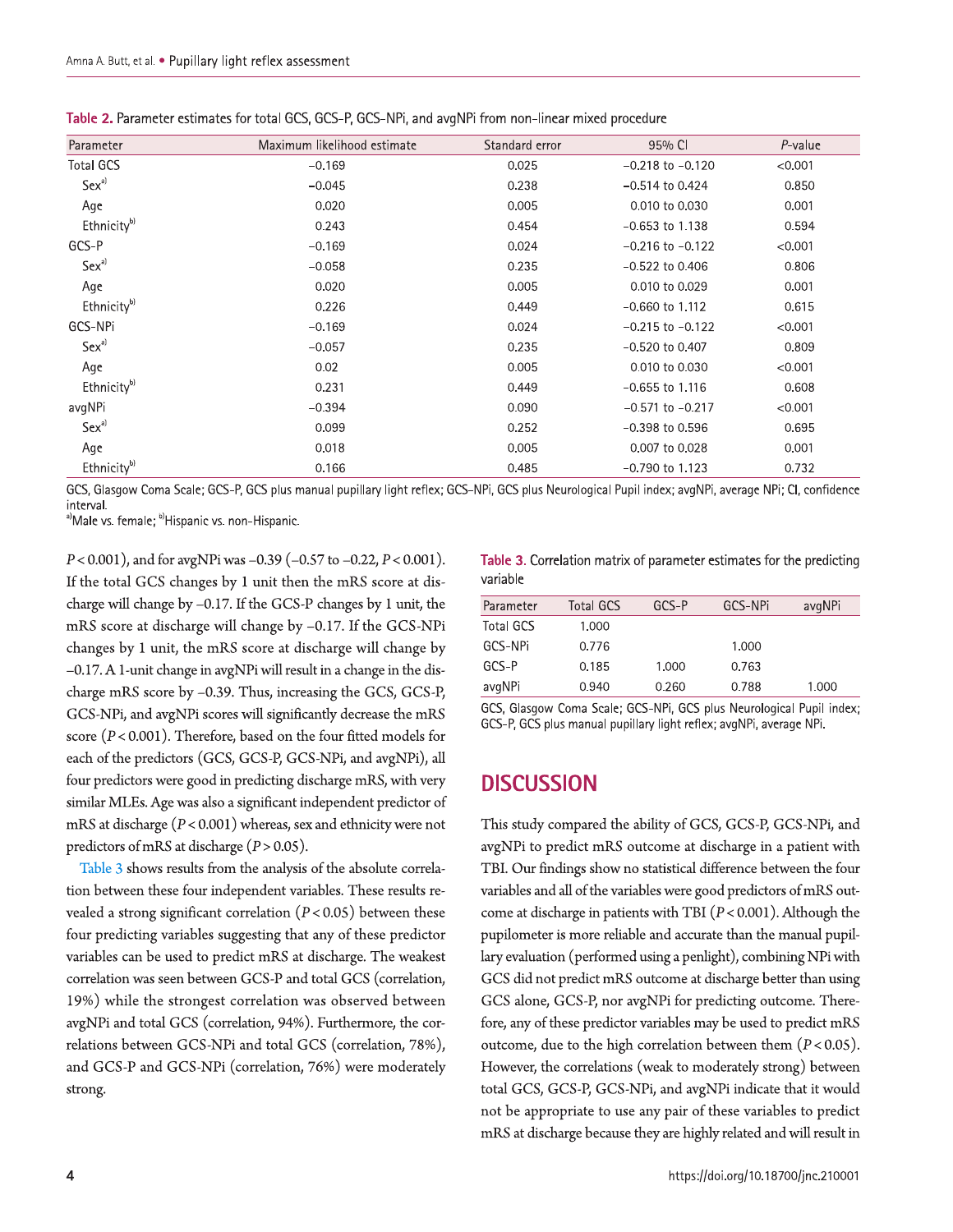multi-collinearity.

The present study is the first to examine the difference between the four predictor variables in predicting mRS outcome at discharge in patients with TBI. Previous studies have compared GCS alone with GCS-P, Simplified Acute Physiology Score (SAPS) II, Acute Physiology and Chronic Health Evaluation (APACHE) II, Full Outline of UnResponsiveness (FOUR) score, and Kampala Trauma score in predicting the mortality among patients in neurocritical care or general critical care [30-32]. In a study by Brennan et al. [17] that compared GCS alone with GCS-P in predicting mortality, it was found that GCS-P was significantly better than GCS in predicting mortality as increasing the GCS-P was associated with a decrease in mortality which is similar to the results of our study that also indicate that a 1 unit change in GCS-P is associated with a -0.17 units change in mortality. Of note, in our study, GCS-P was derived was using AIP, an objective measure of PLR, given that AIP is more reliable than subjective assessment  $[19,22]$ . GCS-P in our sample is likely more representative of true GCS-P than previously reported.

A similar study in the past compared the FOUR score and GCS and also compared their inter-rater reliability but found no statistical difference  $(P > 0.05)$  between the two scores in predicting 28-day mortality among patients in general critical care however, the interrater reliability of the FOUR score was better than the GCS  $\lceil 31 \rceil$ . The FOUR score was developed with one of the assessments being pupillary examination  $\lceil 31 \rceil$ . Another study conducted in the past studied the predictive power of SAPS II, APACHE II, and GCS found no significant difference between the four variables in predicting mortality in neurosurgical patients, which isn't entirely similar to our study, but the results from our study also indicated no difference between the four variables in predicting mRS outcome in patients, with TBI [30].

As no significant difference is seen between the predictive ability of the four variables, using any of these tools to predict the functional outcome in patients at discharge after TBI will be equally useful. While there was no significant difference between GCS and the other predictor variables, using NPi alone has the advantage of being an objective measure and may be clinically more relevant than using GCS alone. Further, to be accurate, the GCS must be performed in the absence of a sedative or hypnotic effect  $[33]$ . Patients with TBI may have pharmaceutical effects as a result of treatment (e.g., the need for sedation to facilitate care), and this may impair the ability to perform an accurate GCS  $[34]$ . Although ocular instillation of medications is known to affect the PLR  $\lceil 35 \rceil$ , the currently available evidence supports that the most common sedatives used in TBI care do not impair the PLR [21].

We believe that NPi, alone or combined with GCS may be clin-

ically more reliable and useful than GCS alone due to the high interrater reliability of the pupilometer that measures the NPi in a few seconds  $[18,19]$ . However, small sample size is one of the limitations of our study. Although our sample was drawn from four U.S. hospitals and one hospital from Japan, and this increases the generalizability of the study. Our data is also limited in that we did not have TBI subtypes identified (e.g., open, closed, concussive, epidural, subdural, etc.). A recent study found that abnormal NPi was a strong predictor of the need for neurosurgical intervention after severe closed TBI  $[36]$ . There is still a need for a more reliable and objective tool for predicting functional outcomes in patients with TBI. Although the combination of GCS and NPi may be clinically more reliable and useful, it is not yet integrated into practice. Therefore, the addition of NPi to other prognostic models such as IMPACT and CRASH prognostic calculators that are easily available and accessible to all clinicians may be tested in prospective research studies to quantify prognosis in patients with TBI and for supporting clinical research and practice. We believe that future studies including a large sample size are required to study the differences in the predictive ability of the GCS-NPi in comparison to GCS, GCS-P, and avgNPi as well as to study the additional role of NPi to the prognostic models approach for predicting the mRS outcome in patients with TBI should be tested.

Our study concludes that any of the four predictors (GCS, GCS-P, GCS-NPi, and avgNPi) could be used as potential predictors in predicting mRS outcome at discharge among the study population. These findings suggest that the combination of PLR and GCS is not superior to NPi alone in predicting discharge mRS. Additional studies including a large study population is required to determine whether the combination of GCS and measures of the PLR improve prognostication.

## **ARTICLE INFORMATION**

#### **Ethics statement**

The Establishing Normative Data for Pupillometer Assessments in Neuroscience Intensive Care (ENDPANIC) registry is approved by the Institutional Review Board of the University of Texas Southwestern Medical Center (IRB No. STU 2015) and is granted waiver of consent.

#### **Conflict of interest**

No potential conflict of interest relevant to this article.

#### **ORCID**

| Amna A. Butt    | https://orcid.org/0000-0002-7289-2445 |
|-----------------|---------------------------------------|
| Folefac D. Atem | https://orcid.org/0000-0002-1142-7806 |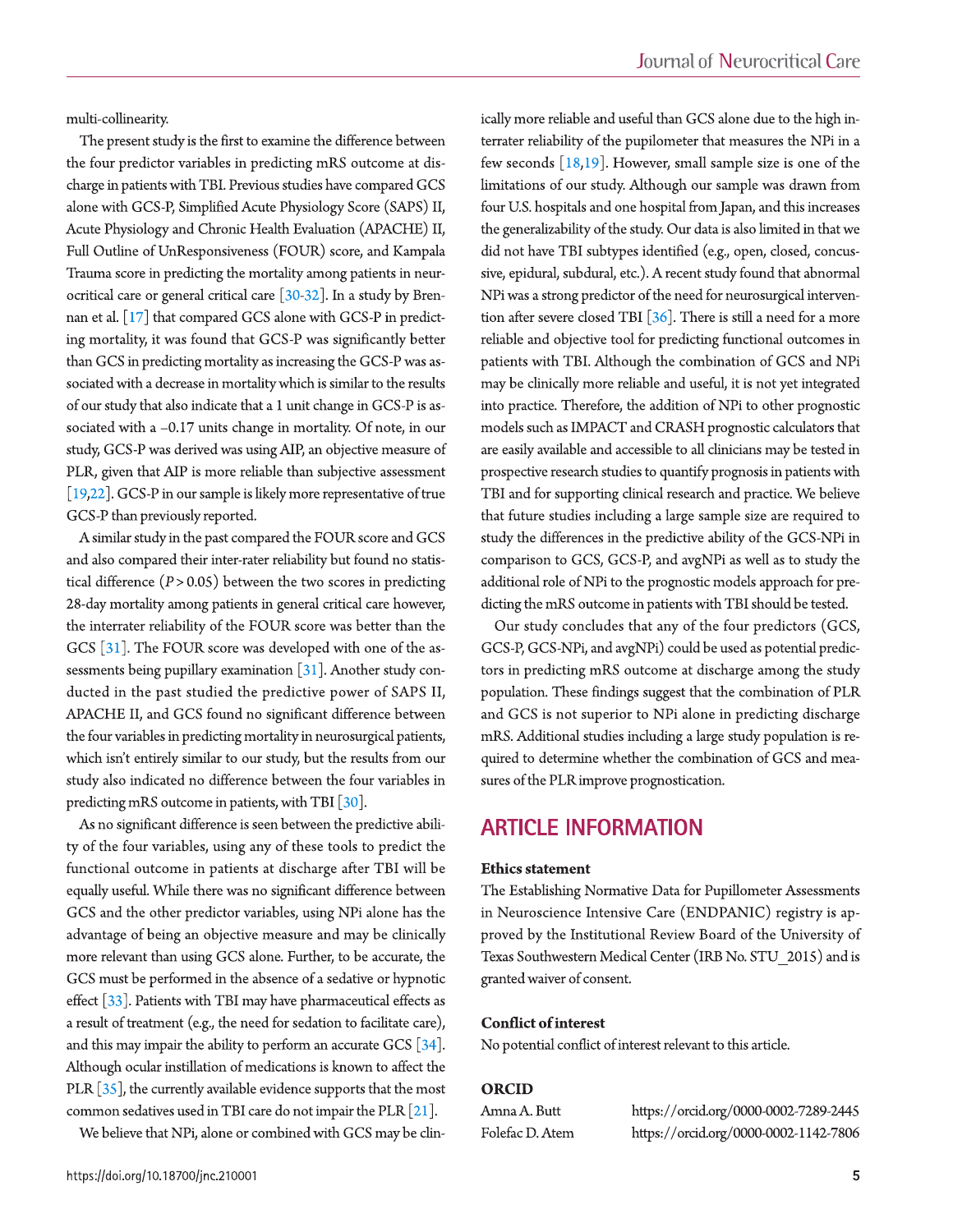| Sonja E. Stutzman  | https://orcid.org/0000-0002-3121-2829                          |
|--------------------|----------------------------------------------------------------|
| Venkatesh Aiyagari | https://orcid.org/0000-0001-8139-3819                          |
|                    | Aardhra M. Venkatachalam https://orcid.org/0000-0001-8449-042X |
| DaiWai M. Olson    | https://orcid.org/0000-0002-9280-078X                          |
| Shoji Yokobori     | https://orcid.org/0000-0002-7409-704X                          |

#### **Author contributions**

Conceptualization: AAB, DMO, SY; Data curation: SES, AMV, DMO; Formal Analysis: AAB, FDA; Funding acquisition: SES, VA, DMO; Project administration: SES, DMO; Visualization: AAB, AMV, VA, SY; Writing-original draft: AAB, DMO, SY; Writing-review & editing: all authors.

## **REFERENCES**

- 1. Teasdale G, Jennett B. Assessment of coma and impaired consciousness: a practical scale. Lancet 1974;2:81-4.
- 2. Marmarou A, Lu J, Butcher I, McHugh GS, Murray GD, Steyerberg EW, et al. Prognostic value of the Glasgow Coma Scale and pupil reactivity in traumatic brain injury assessed pre-hospital and on enrollment: an IMPACT analysis. J Neurotrauma 2007; 24:270-80.
- 3. MRC CRASH Trial Collaborators, Perel P, Arango M, Clayton T, Edwards P, Komolafe E, et al. Predicting outcome after traumatic brain injury: practical prognostic models based on large cohort of international patients. BMJ 2008;336:425-9.
- 4. Teasdale G, Maas A, Lecky F, Manley G, Stocchetti N, Murray G. The Glasgow Coma Scale at 40 years: standing the test of time. Lancet Neurol 2014;13:844-54.
- 5. Provencio JJ, Hemphill JC, Claassen J, Edlow BL, Helbok R, Vespa PM, et al. The curing coma campaign: framing initial scientific challenges-proceedings of the first curing coma campaign scientific advisory council meeting. Neurocrit Care 2020;33:1-12.
- 6. Marshall M, Deo R, Childs C, Ali A. Feasibility and variability of automated pupillometry among stroke patients and healthy participants: potential implications for clinical practice. J Neurosci Nurs 2019;51:84-8.
- 7. Lussier BL, Stutzman SE, Atem F, Venkatachalam AM, Perera AC, Barnes A, et al. Distributions and reference ranges for automated pupillometer values in neurocritical care patients. J Neurosci Nurs 2019;51:335-40.
- 8. Lee MH, Mitra B, Pui JK, Fitzgerald M. The use and uptake of pupillometers in the intensive care unit. Aust Crit Care 2018; 31:199-203.
- 9. Capizzi A, Woo J, Verduzco-Gutierrez M. Traumatic brain injury: an overview of epidemiology, pathophysiology, and medical

management. Med Clin North Am 2020;104:213-38.

- 10. Thompson HJ, Rivara FP, Wang J. Effect of age on longitudinal changes in symptoms, function, and outcome in the first year after mild-moderate traumatic brain injury. J Neurosci Nurs 2020;52:46-52.
- 11. Ortega-Pérez S, Amaya-Rey MC. Secondary brain injury: a concept analysis. J Neurosci Nurs 2018;50:220-4.
- 12. Olson DM, Ortega-Pérez S. The cue-response theory and nursing care of the patient with acquired brain injury. J Neurosci Nurs 2019;51:43-7.
- 13. Hansen B, Quick J, Sinkovits E, Smith JC. Glasgow coma scale: how to improve and enhance documentation. J Trauma Nurs 2014;21:122-4.
- 14. Oddo M, Sandroni C, Citerio G, Miroz JP, Horn J, Rundgren M, et al. Quantitative versus standard pupillary light reflex for early prognostication in comatose cardiac arrest patients: an international prospective multicenter double-blinded study. Intensive Care Med 2018;44:2102-11.
- 15. Ortega-Perez S, Shoyombo I, Aiyagari V, Atem F, Hill M, Stutzman SE, et al. Pupillary light reflex variability as a predictor of clinical outcomes in subarachnoid hemorrhage. J Neurosci Nurs 2019;51:171-5.
- 16. Braakman R, Gelpke GJ, Habbema JD, Maas AI, Minderhoud JM. Systematic selection of prognostic features in patients with severe head injury. Neurosurgery 1980;6:362-70.
- 17. Brennan PM, Murray GD, Teasdale GM. Simplifying the use of prognostic information in traumatic brain injury. Part 1: The GCS-Pupils score: an extended index of clinical severity. J Neurosurg 2018;128:1612-20.
- 18. Shoyombo I, Aiyagari V, Stutzman SE, Atem F, Hill M, Figueroa SA, et al. Understanding the relationship between the neurologic pupil index and constriction velocity values. Sci Rep 2018; 8:6992.
- 19. Olson DM, Stutzman S, Saju C, Wilson M, Zhao W, Aiyagari V. Interrater reliability of pupillary assessments. Neurocrit Care 2016;24:251-7.
- 20. Olson DM, Fishel M. The use of automated pupillometry in critical care. Crit Care Nurs Clin North Am 2016;28:101-7.
- 21. Lussier BL, Olson DM, Aiyagari V. Automated pupillometry in neurocritical care: research and practice. Curr Neurol Neurosci Rep 2019;19:71.
- 22. Zhao W, Stutzman S, DaiWai O, Saju C, Wilson M, Aiyagari V. Inter-device reliability of the NPi-100 pupillometer. J Clin Neurosci 2016;33:79-82.
- 23. Quinn TJ, Dawson J, Walters MR, Lees KR. Functional outcome measures in contemporary stroke trials. Int J Stroke 2009; 4:200-5.